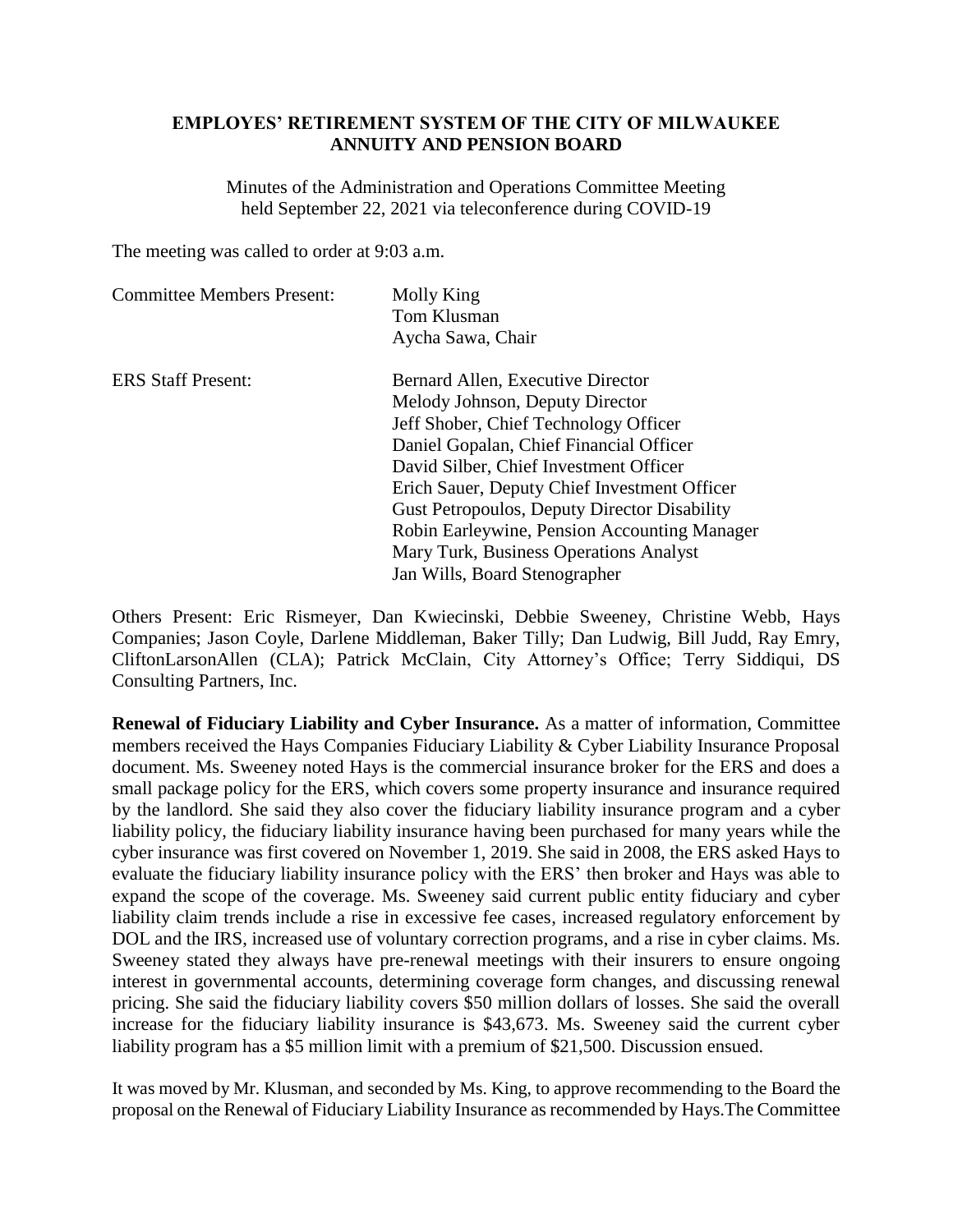also approved recommendation of the Cyber Liability Insurance renewal, of the \$1 million base coverage and \$2.5 million excess and leaving that third tier excess of \$1.5 million up to the full Board's discretion. The motion prevailed by the following roll call vote: AYES: Mses. King and Sawa; Mr. Klusman. NOES: None.

At this point, the Chair took the meeting out of order to item III., the CliftonLarsonAllen (CLA) presentation

**CliftonLarsonAllen (CLA) Internal Audit Report Presentation – Benefit Calculations.** As a matter of information, Committee members received the Benefit Calculation Process Audit document. Mr. Emry noted CLA presented to the A&O on July 22 and discussed the annual Enterprise Risk Assessment and related Audit Plan. He noted the Benefit Calculation Process Audit was also completed. He commented the fieldwork was completed for the Entity Controls and Governance Project and he said CLA is in the quality review process stage for that. Mr. Emry said they kicked off the Internal Vulnerability Assessment project yesterday and the fieldwork is tentatively scheduled for mid-October. He also presented an Executive Summary of the Benefit Calculation Process, which included discussion of the Benefit Calculation Process, Employment Contract, System Access, Segregation of Duties and Access to Personal Identifiable Information, and Organization Resilience. Mr. Ludwig added that they test at least 25 Service Retirement Payments. He said they look at the payments to make sure they are correct, reviewed, and processed, and he said all is in accordance. Discussion ensued.

## **CLA Risk Assessment Discussion.**

Ms. Sawa advised that the Administration & Operations Committee may vote to convene in closed session on the following item (III.A.), as provided in Section 19.85(1)(d), to consider "strategy for crime detection and prevention." The Committee may then vote to reconvene in open session following the closed session.

It was moved by Ms. King and seconded by Mr. Klusman, to convene in closed session. The motion prevailed by the following roll call vote: AYES: Mses. King and Sawa; Mr. Klusman. NOES: None.

The Committee convened in closed session at 10:42 a.m.

The Committee reconvened in open session at 10:59 a.m.

It was moved by Mr. Klusman, seconded by Ms. King, and unanimously carried, to approve CliftonLarsonAllen's suggestion to add two projects to the ERS' scope of work.

At this point, Ms. Sawa returned the meeting to the agenda order of item II., Approval of Annual Comprehensive Financial Report (ACFR) for the Year Ended December 31, 2020.

**Approval of Annual Comprehensive Financial Report (ACFR) for the Year Ended December 31, 2020.** As a matter of information, Committee members received the Annual Comprehensive Financial Report. Ms. Sawa noted the prior acronym would not be used anymore because the pronunciation of it is a derogatory term in South Africa. She said GASB is trying to